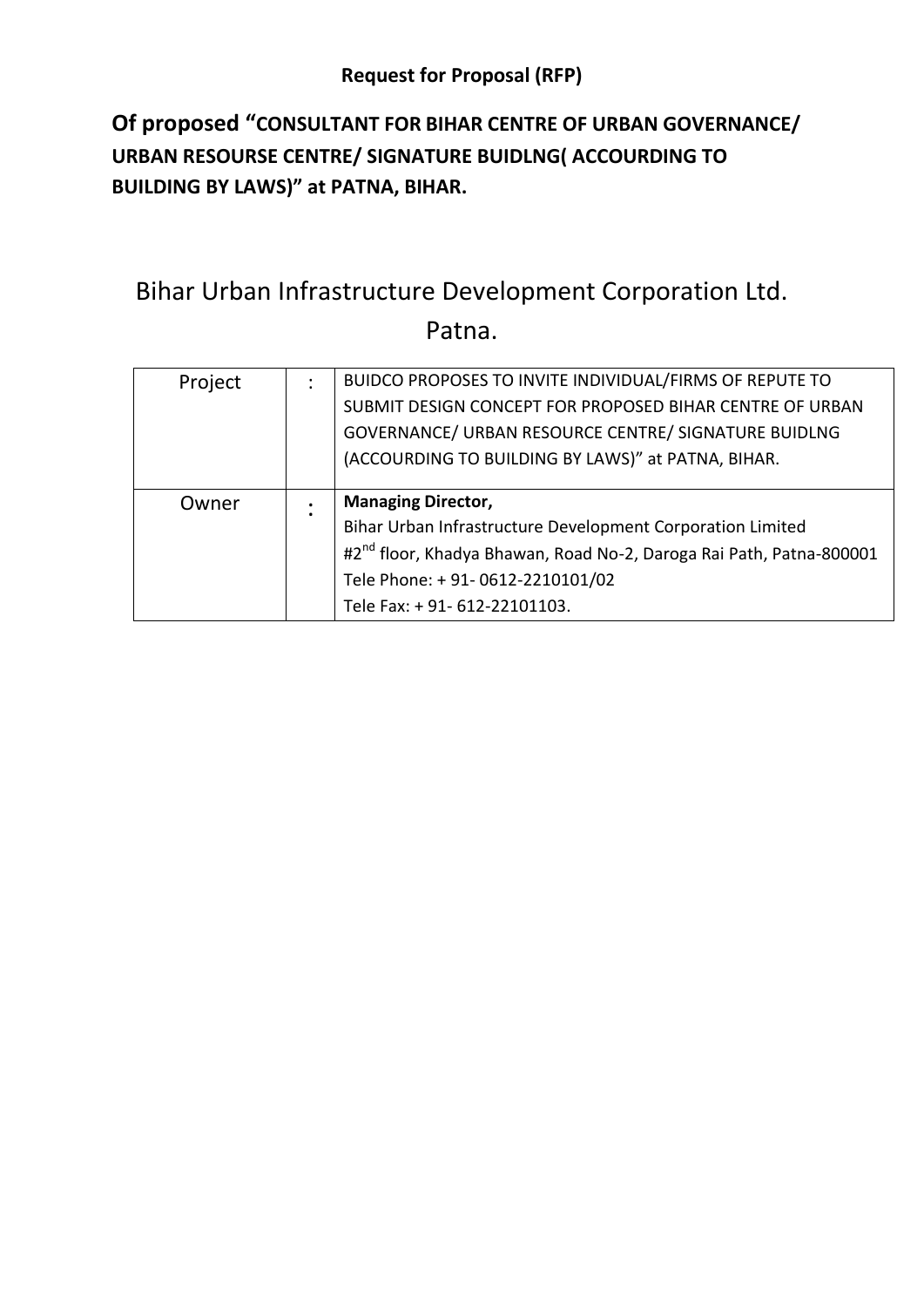#### **APPLICATION FORM**

#### **FOR SELECTION OF ARCHITECTS/ARCHITECTURAL AND DESIGN CONSULTANT FOR BIHAR CENTRE OF URBAN GOVERNANCE/URBAN RESOURCE CENTRE, PATNA, BIHAR.**

| S.No           | Item                                                                                                                                                              | <b>Details</b>                          | Page No.<br>Enclosure/<br>Attachments |
|----------------|-------------------------------------------------------------------------------------------------------------------------------------------------------------------|-----------------------------------------|---------------------------------------|
| $\mathbf{1}$   | Name of the Consultant/Firm<br>/Individual                                                                                                                        |                                         |                                       |
| $\overline{2}$ | Address(FULL)                                                                                                                                                     |                                         |                                       |
| 3              | Contact Person authorized to act for<br>the<br>organization<br>Name<br>İ.<br>ii.<br>Photo                                                                         | .<br>Photo<br>(Signature & Designation) |                                       |
|                | iii.<br>Phone No.<br>Mobile No<br>iv.<br>Fax<br>V.<br>E-mail<br>vi.<br>Website if any<br>vii.                                                                     | .                                       |                                       |
| 4              | <b>Details of Security</b><br>DD No./BG No.<br>i)<br>ii)<br>Date<br>iii)<br>Name of Bank/Branch<br>iv)<br>Amount                                                  | .<br>.<br>.                             |                                       |
| 5              | Registration with council of<br>Architecture No.<br>Date<br>Date of validity<br>(Photo Copy self-attested to be<br>Enclosed)                                      |                                         |                                       |
| 6              | Category for Empanelment applied :-<br>A) Comprehensive Consultancy<br>services.                                                                                  | .                                       |                                       |
|                | <b>B) Part Consultancy Services</b>                                                                                                                               |                                         |                                       |
| $\overline{7}$ | Value of projects for which<br>consultancy<br>done in last 3 years<br>(Rs in Crores)<br>2017-18<br>2016-17<br>2015-16<br>(Photo Copy self-attested to be Enclose) | .                                       |                                       |
| S.No           | Item                                                                                                                                                              | <b>Details</b>                          | Page No.<br>Enclosure/<br>Attachments |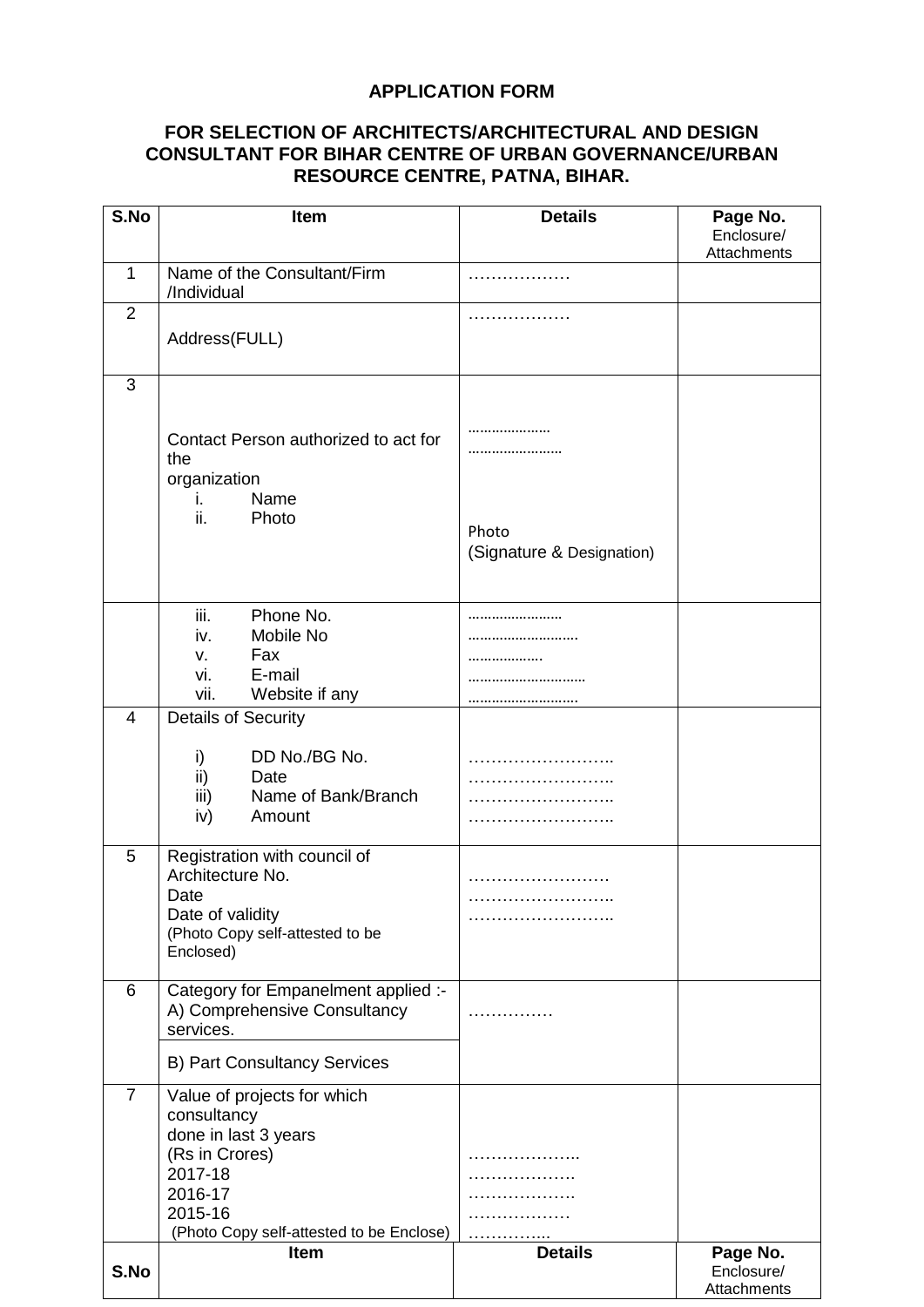| 8  | Value of single project done in a<br>year in<br>at least one of last 3 years<br>(Rs in Crores)<br>2017-18<br>2016-17                                      |                                       |  |
|----|-----------------------------------------------------------------------------------------------------------------------------------------------------------|---------------------------------------|--|
|    | 2015-16<br>(Photo Copy self-attested to be<br>Enclosed)                                                                                                   |                                       |  |
| 9  | Financial Information:<br>Turnover of the last 3 years<br>(Rs in Crores)<br>2017-18<br>2016-17<br>2015-16<br>(Photo Copy self-attested to be<br>Enclosed) |                                       |  |
| 10 | Income Tax Permanent Account No.<br>(Photo Copy self-attested to be<br>Enclosed)                                                                          |                                       |  |
| 11 | Service Tax Registration No./ GST<br>(Photo Copy self-attested to be<br>Enclosed)                                                                         |                                       |  |
| 12 | <b>Details of Attachments</b>                                                                                                                             | $\mathbf 1$ .<br>2.<br>3.<br>4.<br>5. |  |

### **Note:**

- 1. Required supporting documents for above details should be submitted with proposal.
- 2. If any information given by the firm in the application is found to be false or suppressed, the empanelment shall be cancelled and the amount of security deposited will be forfeited.

**SIGNATURE OF AUTHORIZED PERSON WITH SEAL**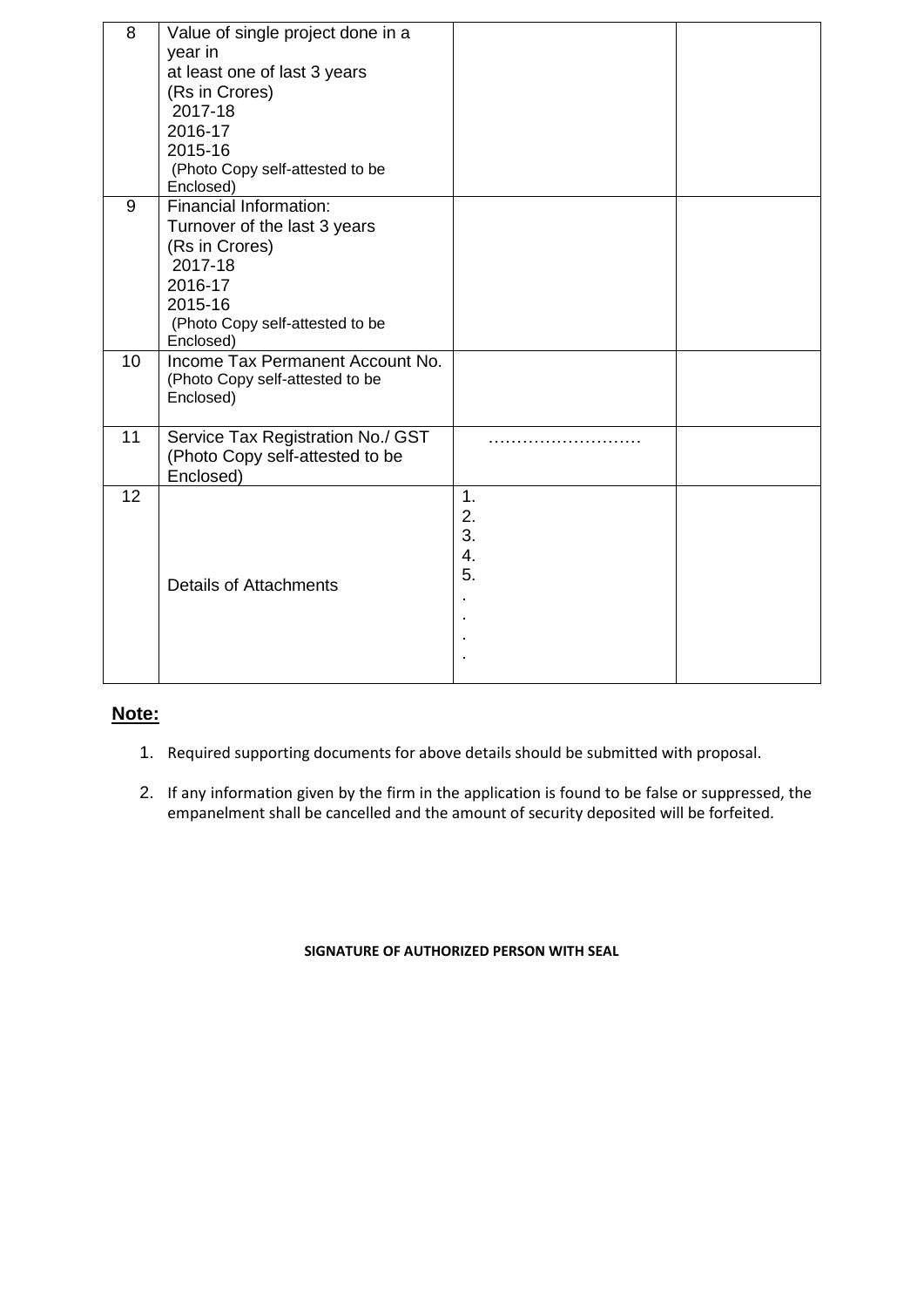- 1. Bihar Urban Infrastructure Development Corporation Ltd (BUIDCo) proposes to promote a single stage design competition and invites Architects/ Architectural Firms of National/ International repute to submit design concept for proposed "Consultant for BIHAR CENTRE OF URBAN GOVERNANCE/ URBAN RESOURCE CENTRE/ SIGNATURE BUIDLNG (ACCOURDING TO BUILDING BY LAWS)" at PATNA,, Bihar.
- 2. Objective- To obtain best possible concept design with which after further elaboration the project could be developed. The District and state is reflected in the Design and Building.
- 3. Eligibility Criteria- Only those Individual/ Architects/ Architectural Firms fulfilling criteria mentioned below are eligible to participate in the design competition and to offer comprehensive Architectural Services.
- 3.1 Relevant Experience of Consultancy services to Government / semi Government Body only Considered.
- 3.2 Should have provided comprehensive architectural services for completed govt./ semi govt. Building project of not less than two projects of Rs 30 Cr. each or three projects of Rs- 20 Cr. each.
- 3.3 Financial capabilities:- Minimum Annual turnover form professional fees in any one year of last Three years should be Rs. 1 Crore.
- 3.4 Registration of Principal/ Partner/ Director with Council of Architecture (COA) is mandatory.
- 3.5 Document to be submitted in Envelop A
	- i. Attested Copy of Registration Certificate from Council of Architecture of Principal/ Partner / Director and also of other Architects in the firm.
	- ii. Performance Certificate from client with detail of qualifying project as Per Para 3.1.1
- iii. Photograph / drawing/ details of qualifying projects.
- iv. Audited balance sheet in favour of Para 3.2
- v. Bio-data of key technical personnel and sub-consultant.
- vi. Details of firm, equipments software, registration with tax authorities Income Tax/ Service Tax etc.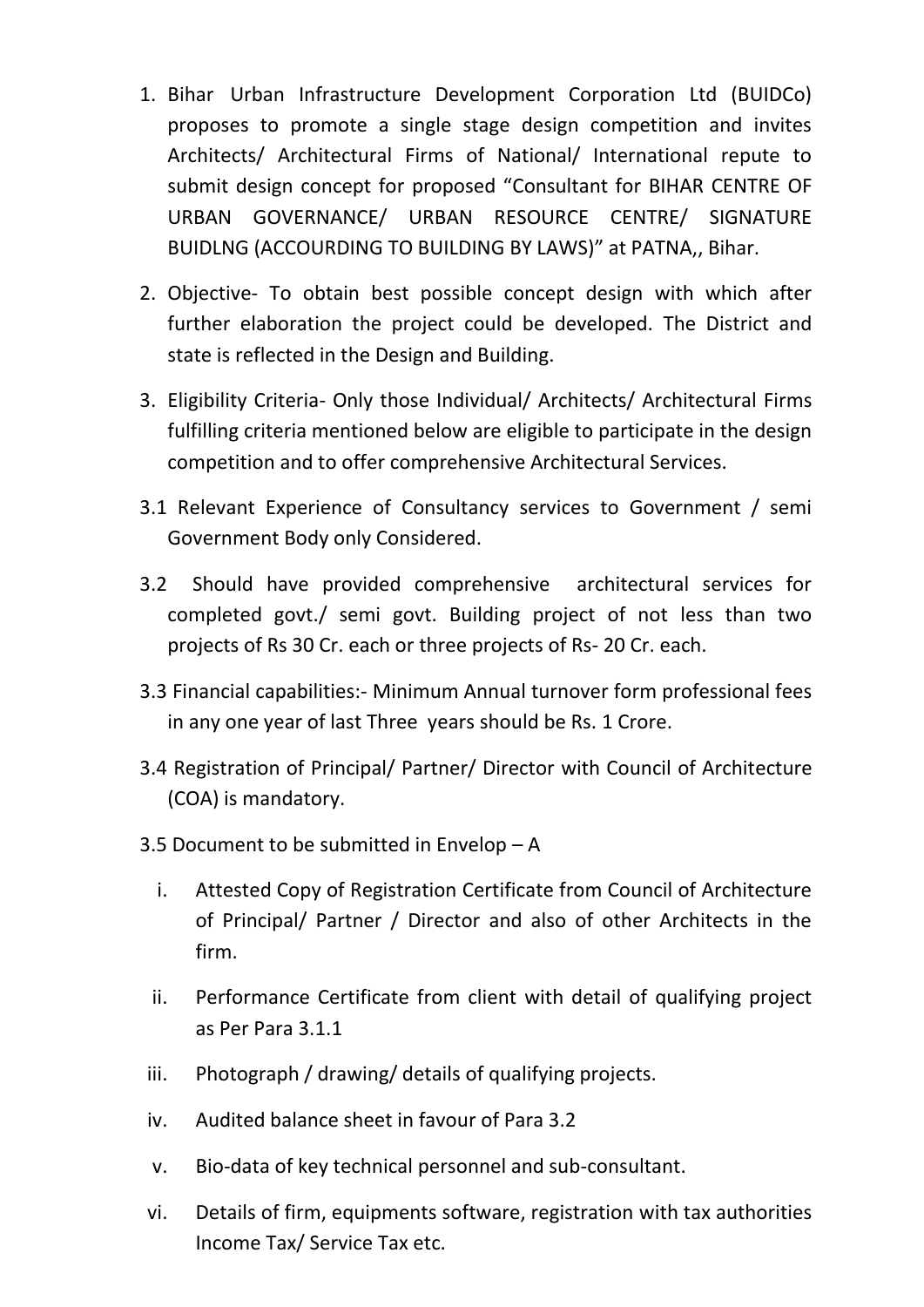- vii. Financial proposal in separate sealed envelope kept in main envelopes Per Para 5.2
- viii. Dully filled-up format F1/F2.

4.0 Selection Process:

- i. Publication of Request for Proposal and request for design proposal.
- ii. Evaluation of technical details of the firm to based on eligibility criteria.
- iii. Evaluation of technical documents, concept design and presentation Out of 100 points (in the ratio of 50:50 for technical documents and 50 for concept design & presentation) by appointed jury, only those firms, Who will obtain 70 or more points, will be shortlisted for opening of Financial bid. In case, less than three firms got minimum 70 or more points, will be shortlisted for opening of financial bid. In case, less than three firms got minimum 70 points, firm with less points will also be considered to shortlist firms.
- iv. Opening of financial bid of shortlisted firm as (iii) above and selection of firm.
- v. Final selection of Consultant and award of work shall be based on negotiation with the selected firm, and only after failure of negotiation. Offer of the next best design shall be called for fee negotiation.

5.0 Submittals for the design competition shall be addressed to office of "Chief General Manager" , BUIDCo ., Patna, Second Floor, Khadya Bhawan, Road No – 2, Daroga Prasad Rai Path, R. Block, Patna- 800001.

5.1 The proposal shall be submitted in three envelops are per following details

5.1.1 Sealed envelope super scribed 'Envelope "A" shall consist of A1 size (594x841) sheets depicting.

- i. Approach to design concept.
- ii. Concept design layout plan floor plans, view etc sufficient to explain the design. Including brief specification.
- iii. Brief report and PAR Estimates based on CPWD norm/ Latest SOR with indexing.
- iv. Soft copy of document in CD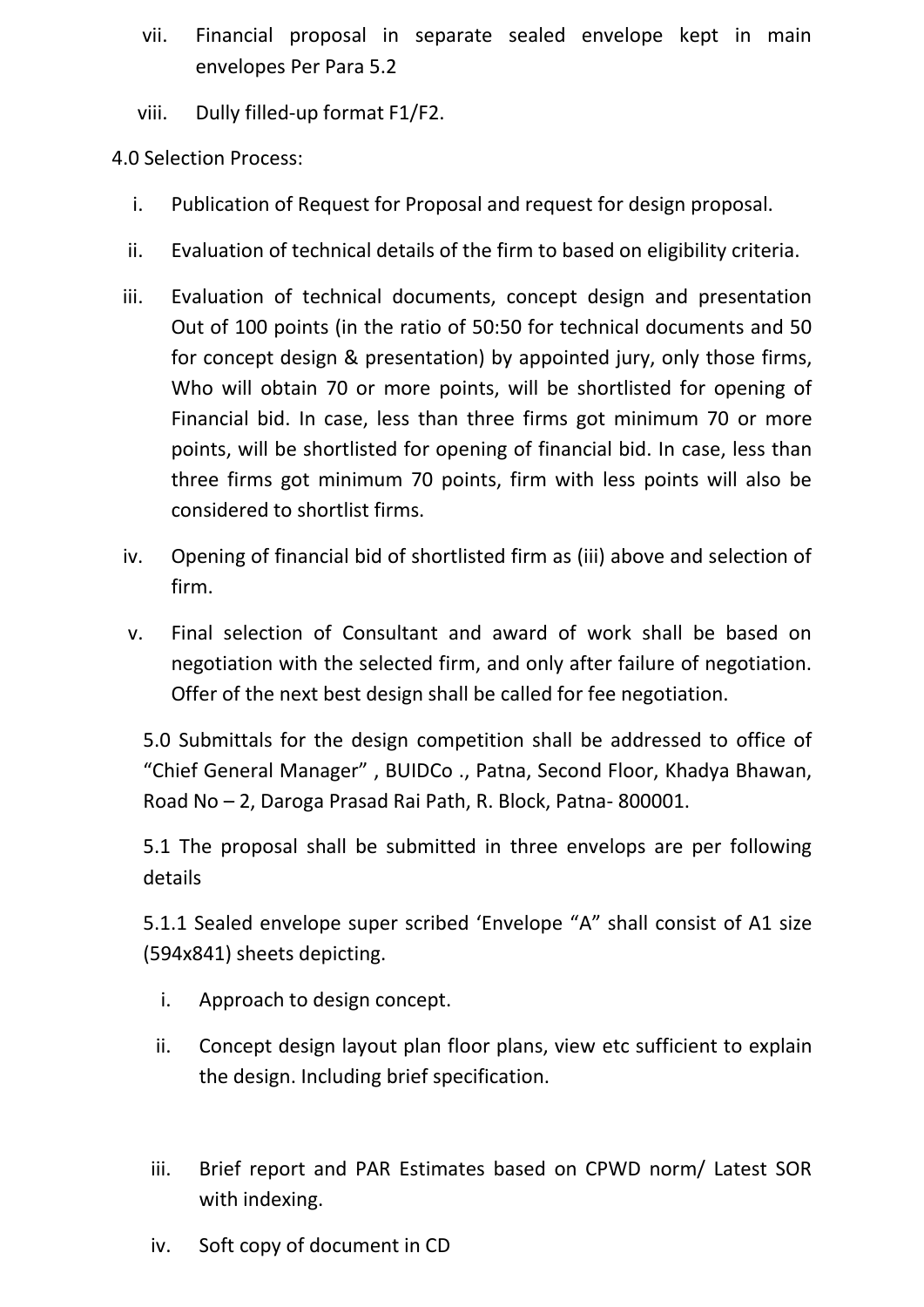v. The drawings may be organized in horizontal or vertical format to best represent the concept approach. Supplementary drawings, sketches, other information to be provided in A3 size booklet format.

5.1.2 Sealed envelope super scribed 'Envelope' "B" shall consists of technical detail of the firm, details of Project experience, ATO of last three years, certificates, Etc. Supporting eligibility criteria, as per para 3.1 to 3.4.

5.1.3 Sealed envelope super scribed 'Envelope "C" shall consist of financial proposal. This shall be absolute cost of project.

5.2 Envelop 'B' and 'C' shall be submitted together in a sealed envelope marked "Technical Bid"

5.2.1 Sealed envelope 'A' shall be submitted separately.

5.3 Physical model/ 3D (perspective) View in suitable scale.

6.0 General Condition.

6.1 Neatly Typed/ printed application in English with the signature and seal of the authorized signatory clearly indicating the details of firm(s) and fulfilment of eligibility criteria shall be submitted along with supporting documents.

6.2 All papers submitted shall be duly signed and numbered except the document in envelope 'A'

6.3 Dully completed & signed offer should be submitted as per published notice.

6.4 Tentative scope of work and schedule of services-as/agreement to be signed with BUIDCo. work shall include-

Site Evaluation and analysis, Architectural work and site development, structural engineering work, Sanitary, Plumbing, drainage, water supply & sewerage work/ Electrical work fire fighting system / HVAC/ interior design/ specialized services as per requirement Landscape work including design of open spaces, horticulture Interiors and any other related works specifically entrusted to the Architects & Supervision of work till its completion.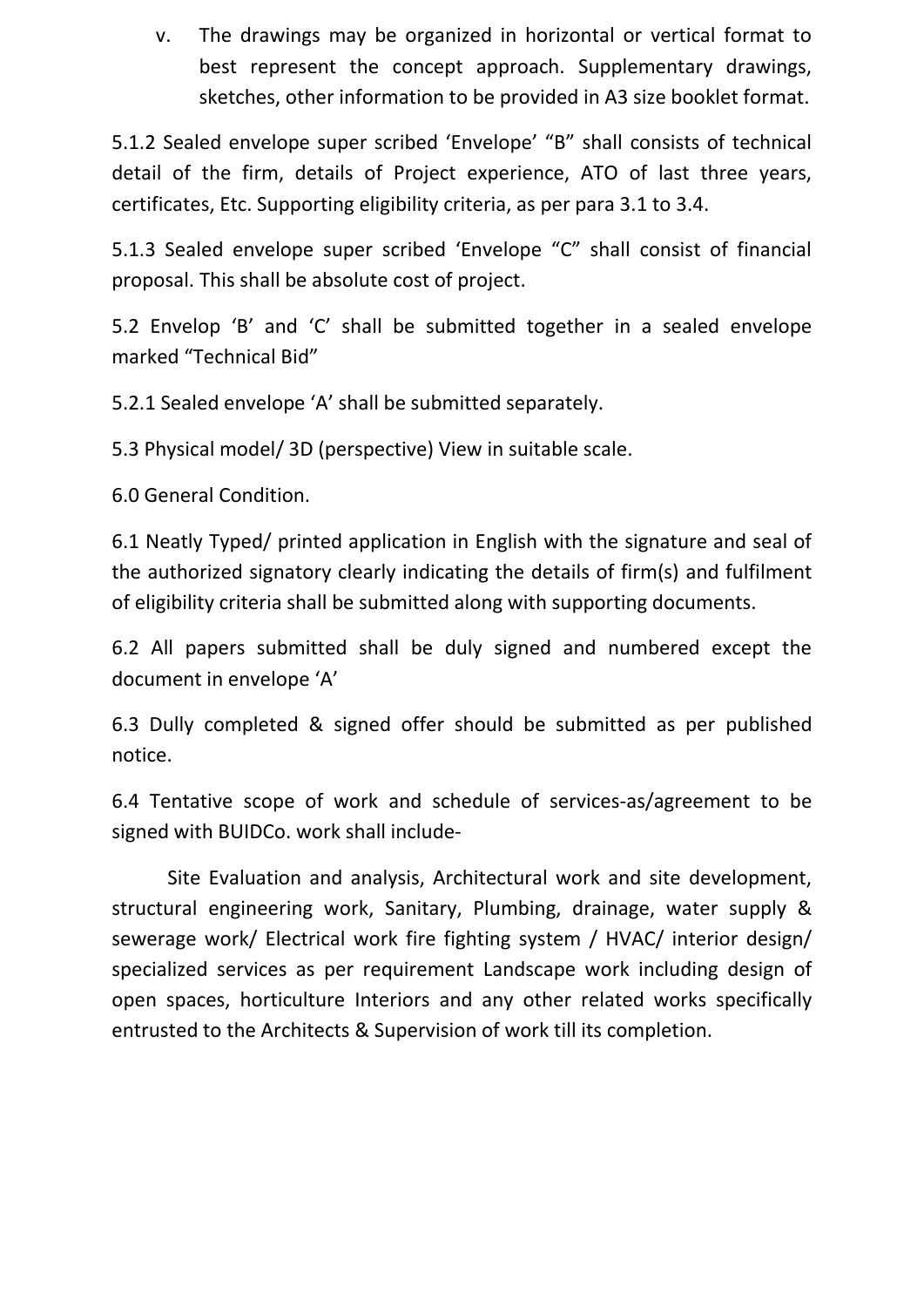6.5 Selected Architects/Firms shall must have dedicated structural design team which has sufficient experiences and qualification.

- 6.6 BUIDCO. Reserves the right to verify the performance of the Architect/ firm and to call for any further information.
- 6.7 Architect/ firm may furnish any additional information separately as deemed Necessary. However, they are advised not to furnish superfluous information. No Information shall be entertained after the due time unless called for by BUIDCO.
- 6.8 Any information furnished by firm found to be incorrect at any stage would Render their being ineligible without prejudice to any other right or remedy available in law of Land.
- 6.9 BUIDCO. Shall not be responsible for any postal delay.
- 6.10 BUIDCO. Reserves the right to accept or reject any or all the applications.
- 6.11 Selected firm from outside Bihar shall be required to have local office at Patna or, have local residence Architect ( Consent to be attached) for the Period of completion of project or for a period as mutually agreed for desired level of co-ordination.
- 6.12 Selected Architect/ firm shall carry out the assigned job after executing the Agreement with BUIDCO.
- 6.13 Short listed firms shall be asked for presentation of their past works and Approach to the project at Patna at their own cost.
- 6.14 Incomplete application/ disregard to the laid conditions may summarily lead to Rejection of the application.
- 7.0 Brief requirements of the Project :-

PROPOSED BIHAR CENTRE OF URBAN GOVERNANCE/ URBAN RESOURCE CENTRE/ SIGNATURE BUIDLNG (ACCOURDING TO BUILDING BY LAWS)" at PATNA, BIHAR.

7.1 For the " BIHAR CENTRE OF URBAN GOVERNANCE/ URBAN RESOURCE CENTRE/ SIGNATURE BUIDLNG " At Patna, (Bihar) the survey drawings of the site is being enclosed with the RFP(Annexure-A).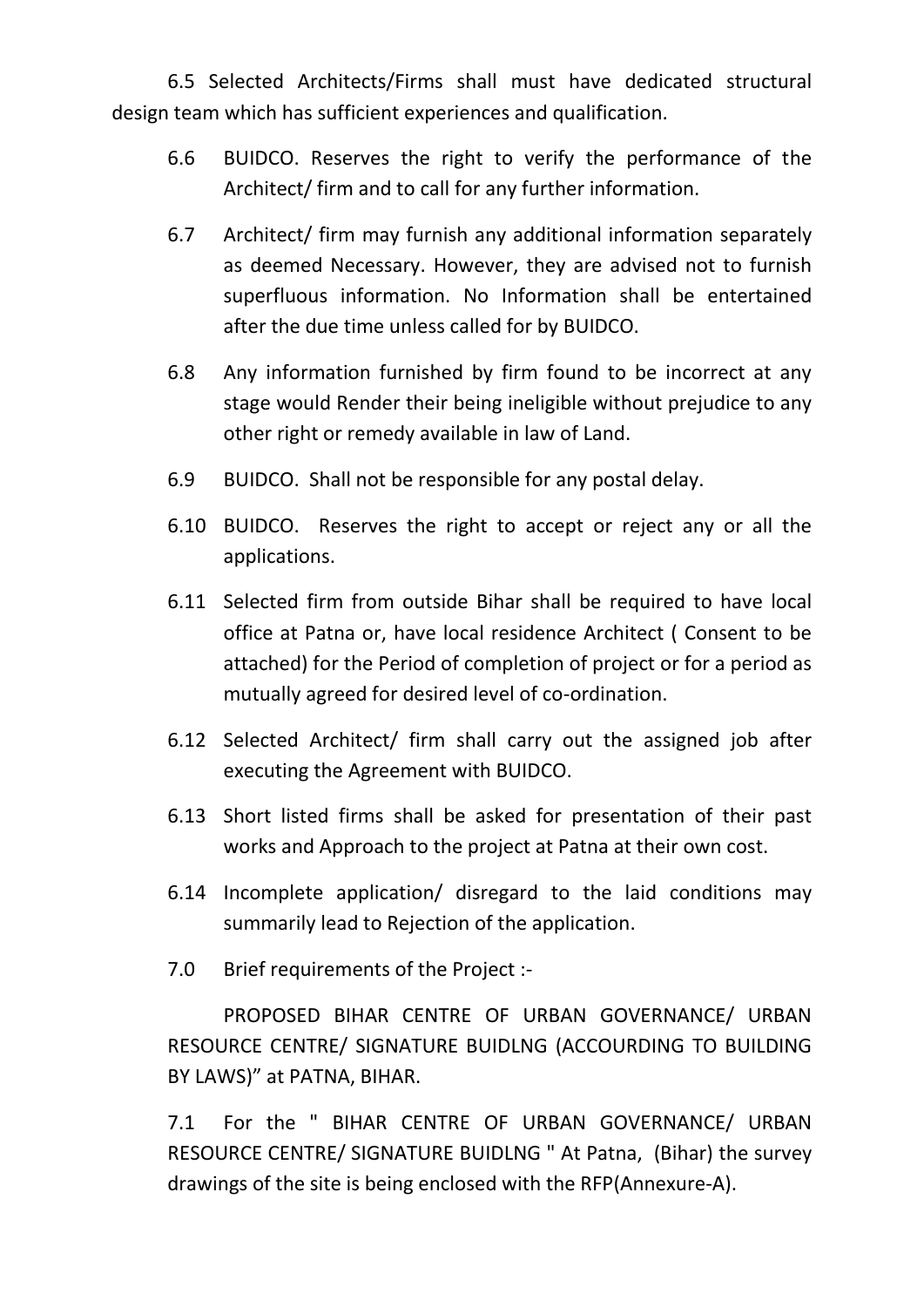- 7.2 The Site Plan- as per Annexure- 2(a&b).
- 7.3 Fulfillment of the requirements of Project, use of innovative idea and technique landscaping, planning in reference of the context, optimum land Utilization & campus planning etc, shall be the basis of evaluation of the Concept design.
- 8. The consultant are expected to acquaint themselves with the site before Designing the project.
- 9. Submission of design implies acceptance of the conditions of the competition, Competitors indemnify and hold harmless BUIDCO. And jury member from any expenses, claim and or liability which may result directly or indirectly arising from their participation and the documents submitted become the property of the department. However, the author shall retain full copyright of the drawings until or unless assigned, BUIDCO. shall retain unrestricted, but exclusive right to display exhibit and publish the document without further notice or additional compensation in all cases the authors will be credited and cited.
	- a. The undersigned may be contacted for any clarification at Tel: 0612-2506109,2506208 Fax: 0612-2506132
	- b. All entries should reach the offfic4e of the undersigned positively as per the Published notice.

# 10. **SCOPE OF WORKS**

- 2.1 Site Evaluation and analysis.
- 2.2 Architectural work and site development.
- 2.3 Structural engineering work.
- 2.4 Sanitary, plumbing, drainage, water supply and sewerage work.
- 2.5 Electrical work
- 2.6 Fire-fighting system/HVAC/ specialized service as per requirement.
- 2.7 Landscape work including design of open spaces, horticulture, Interiors and any other related works specifically entrusted to Architects & Supervision of work till its Completion.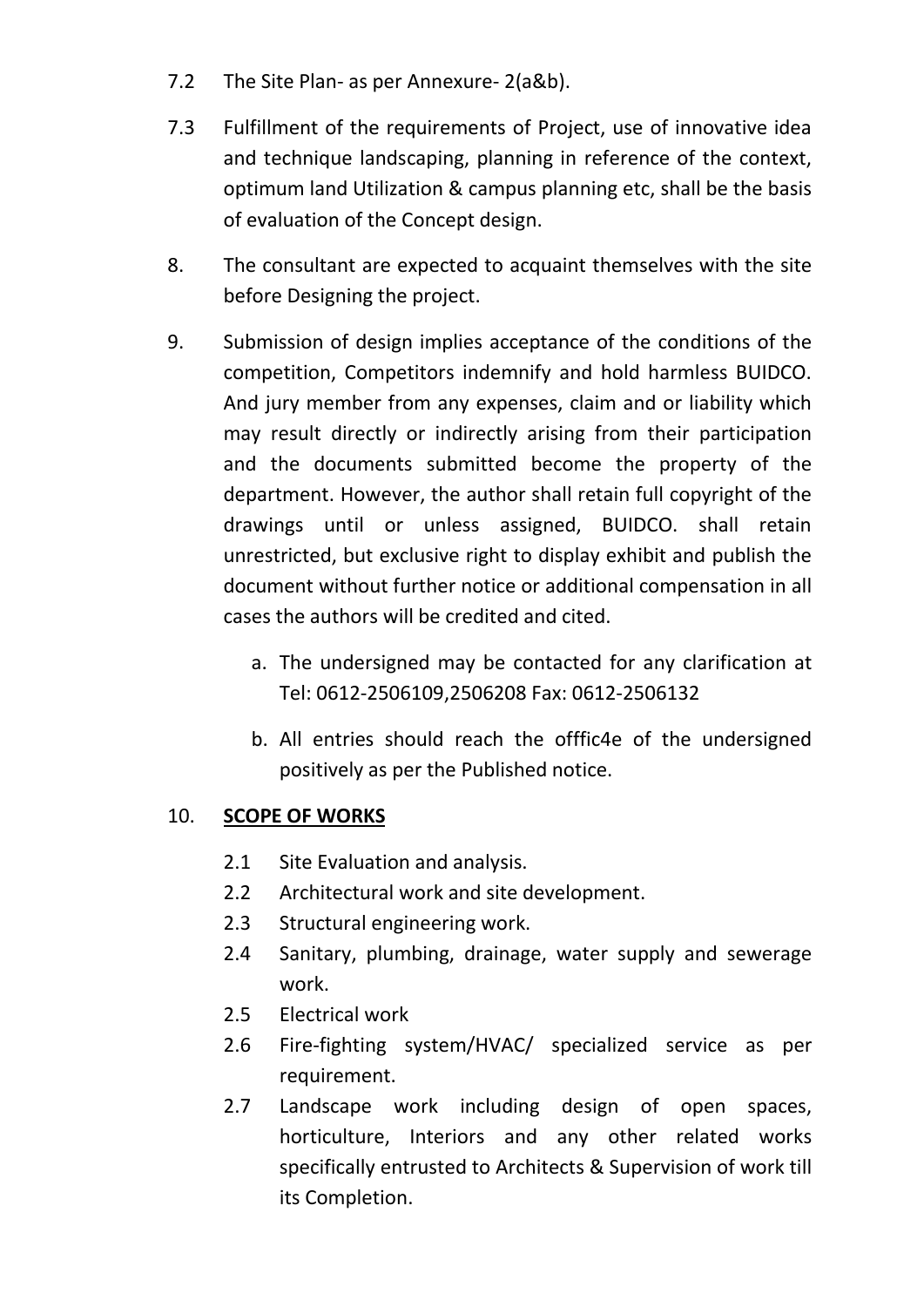- 2.8 Preparation of Concept Note, feasibility reports Detailed Project report & related presentation.
- 2.9 Any other related works specifically entrusted by the BUIDCO.

# 11. **SCHEDULE OF SERVICES**

- A. Preparation of layout plan and concept plans
- 11.1 a) Take instruction from BUIDCO regarding requirements of project as a whole and prepare Pre- design report.
	- b) Prepare layout plan, conceptual plans with reference to requirements given and prepare approximated estimate of cost by area basis. As proposed concept play, you have to obtain NOC of the selected land from concerned ULB. BUIDCO will facilitate in obtaining the selected land NOC after obtaining NOC & the rest stage of scope of work should be done.
- 11.2 Modify conceptual plans specification incorporating required suggestion/ changes and prepare preliminary drawings and designs for BUIDCO. approval along with rev8ised preliminary estimate of cost.
- 11.3 a) Prepare drawings necessary for submission to statutory bodies for sanction and advise on formalities.
	- b) Prepare feasibility reports and detailed project repots for submission to statutory bodies for final approval.
	- c) Ensure compliance with codes, standards, legislations as applicable.

## B. **Detailed working Drawings & Estimates Stage**

- 11.4 Tender drawings stage
- 11.4.1 To conduct detailed survey & Soil investigation for the site of the projects.
- 11.4.2 Prepare basic working drawings and details for all aspects of work referred under the clause 'Scope of Work' including architectural. Structural, plumbing, sanitary, electrical communication system, detailed specifications, preparation of item wise detailed Estimate of cost.
- 11.4.3 Prepare basic working drawings for external services. site developments, roads, pathways compound wall and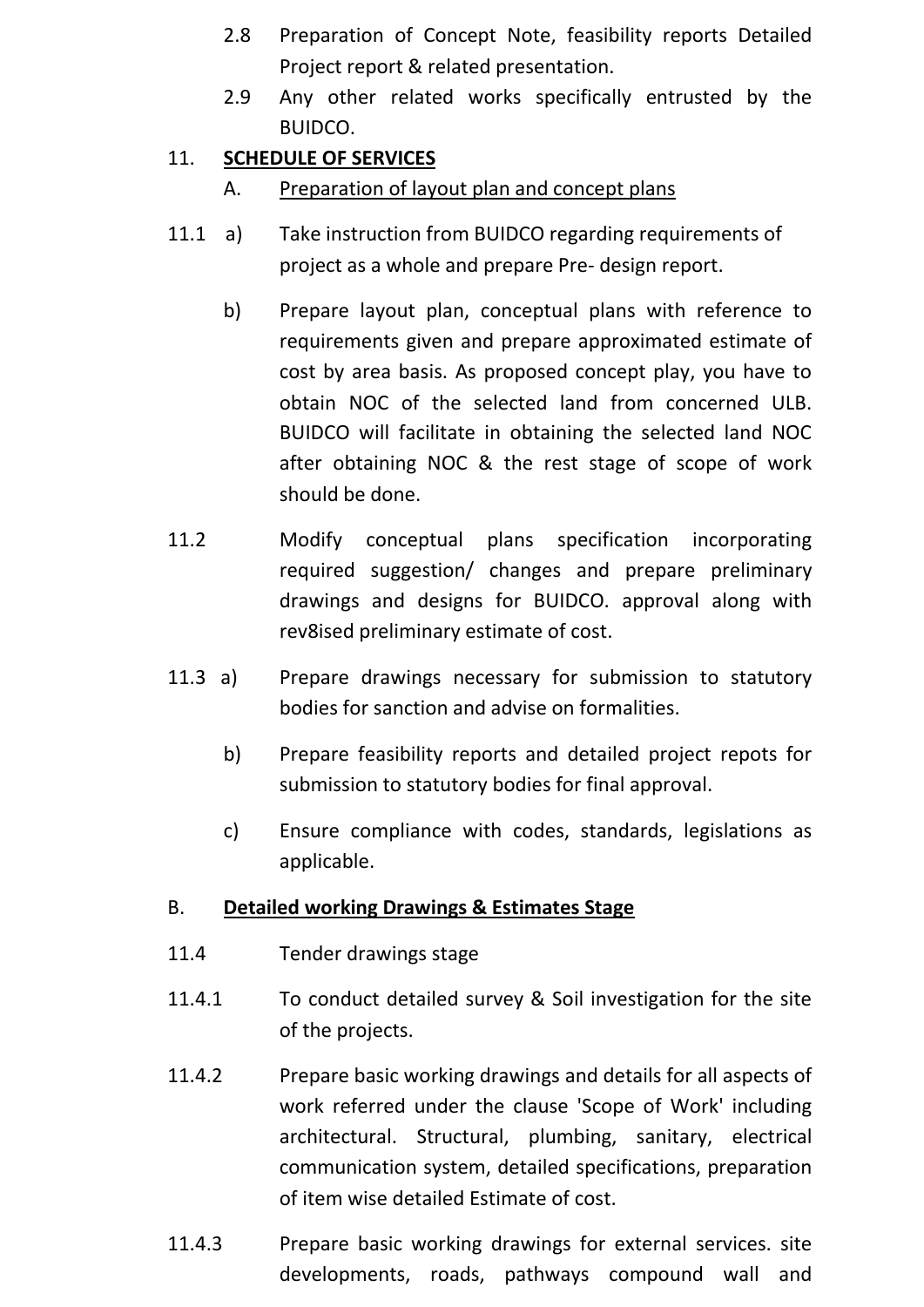landscape works. Assist in preparation of tender documents and prepare drawings, quality procedures on material and works as per requirements of BUIDCO.

## 11.5 Detailed estimate of cost

Prepare detailed Estimates of cost supports by detailed measurements sheets, calculations and abstract of quantities and cost based on current PWD schedule of rates. In the absence of rate in PWD SOR, the same shall be referred to CPWD SOR or lastly arrived at by actual analysis as applicable to the locally with support of three quotation and obtaining the approval of the employer for the same.

# 11.6 Working drawings stage

- a) Preparation of detailed working drawings for all aspects of Architectural works.
- b) Preparation of detailed working drawings for all aspects of Structural works.
- c) Preparation of working drawings for all aspects of Sanitary, Drainage and Water Supply works.
- d) Preparation of working drawings for all aspects of Electrical **Works**
- e) Prepare drawings fro landscape work, boundary wall, internal roads, Site Developments etc,
- f) Prepare necessary drawings for ventilation /air-conditioning ( as required)
- g) Prepare/ revise all specific working details, specification etc. as required by the Buidco during construction.

## C. Construction stage

i. Visit the site of work at intervals mutually agreed upon to inspect the construction woks, carryout sample supervision and where necessary to clarify and doubt or interpretation of drawings/ specifications, attend conferences and meeting to ensure that the projects proceeds generally in accordance with the conditions of contract. The consultant architect will record his observation about the work in a register maintained at the site and render advice on actions if required.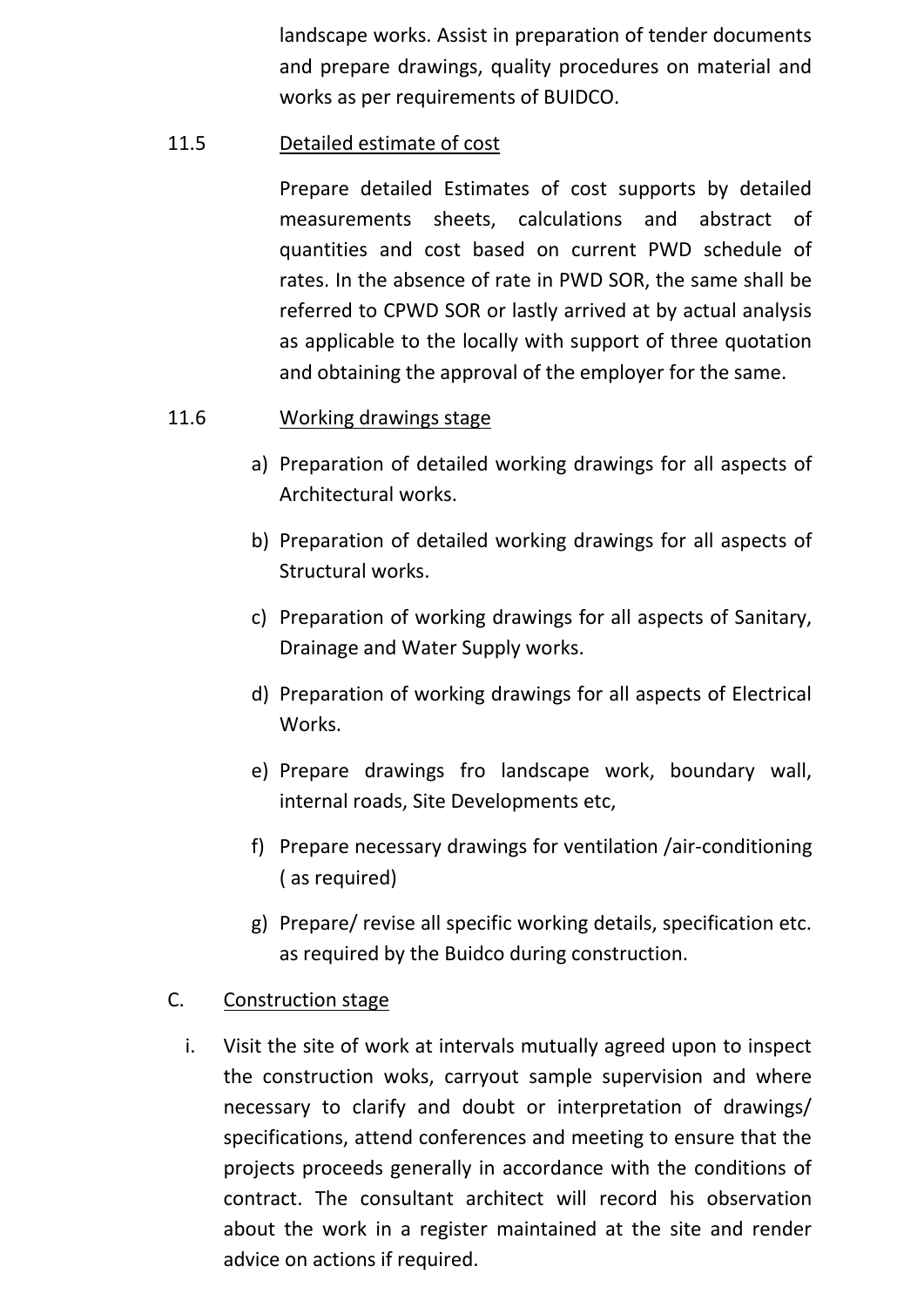- ii. Preparation and submission of completion reports and drawings for the projects as required and with the assistance of BUIDCO Engineers.
- iii. Advising BUIDCO on exercising cost control and economy measures to ensure that the approved estimate are not exceeded.
- iv. On completion of works, Architects will review the As-built drawings of the building and services submitted by the developers.

### **PROFESSIONAL FEES PAYABLE**

12.1 The total fee payable for all services mentioned in items 'SCOPE OF WORKS' shall be as applicable as under:

Professional fee payable.

- 12.3 The above Fee includes the traveling expenses to the site and no separate payment would be required for the same. However if any traveling has to the undertaken when advised by the BUIDCO other than THE SITE, then the cost of traveling, halting etc.
- 12.4 The consultant Architect shall prepare necessary models and walk through presentation, if required in connection with approval of scheme prepared by tem from BUIDCO statutory bodies etc. The cost of model& walk through presentation is not included in fees mentioned above and shall be paid extra by BUIDCO on actual.

## 13.0 MODE OF PAYMENT

| 13.1 On completion of services 15 % (Fifteen percent) of total      |                                |  |
|---------------------------------------------------------------------|--------------------------------|--|
| mentioned in item 11.1 (Sketch Stage)                               | Fees payable.                  |  |
| 13.2 On completion of services                                      | 20 % (Twenty percent) of total |  |
| mentioned in item 11.2 (Final                                       | Fees payable less paid under   |  |
| preliminary Drawings)                                               | stage 13.1                     |  |
| 13.3 On completion of services 30 % (Thirty percent) of total       |                                |  |
| mentioned in item 11.3 (Statutory                                   | Fees payable less paid under   |  |
| Drawings stage and after BUIDCo's                                   | stage 13.2                     |  |
| approval)                                                           |                                |  |
| 13.4 On completion of services 40 % (Forty percent) of total        |                                |  |
| mentioned in item 11.4 (Tender Fees payable less paid under         |                                |  |
| Drawings stage)                                                     | stage 13.3                     |  |
| 13.5 On completion of services   50 % (Fifty percent) of total Fees |                                |  |
| mentioned in item 11.5 (Detailed                                    | payable less paid under stage  |  |
| Estimates of cost)                                                  | 13.4                           |  |
| 13.6 On completion of services 80 % (Eighty percent) of Fees as     |                                |  |
| mentioned item $11.6$ (working   paid under stage 13.5              |                                |  |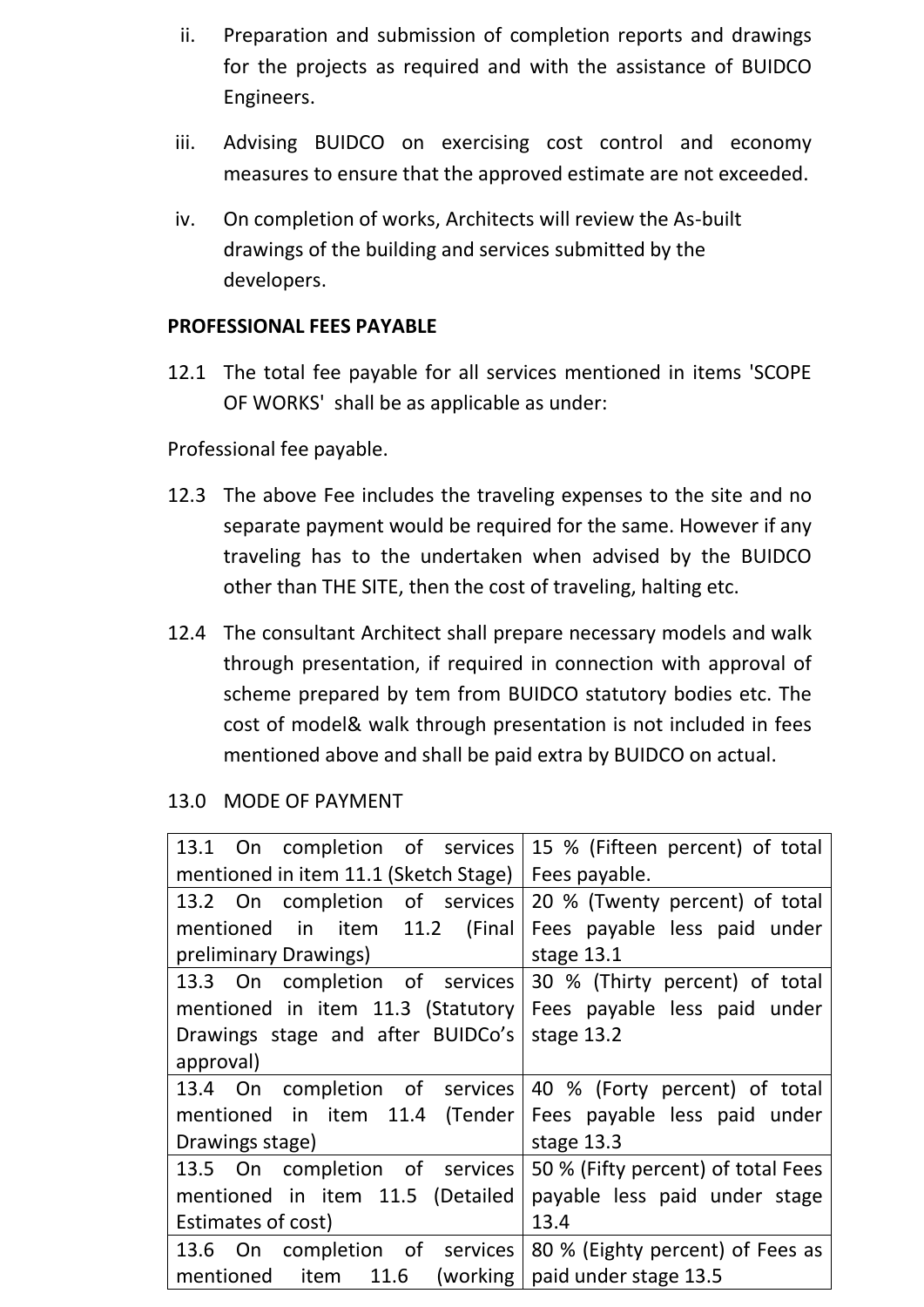| drawing stage) |  |
|----------------|--|
|----------------|--|

The quantum payable against working Drawings will be released in instalments as given below.

| a) All Architectural & Structural 6%   |    |
|----------------------------------------|----|
| drawings up to plinth/ foundation      |    |
| stage                                  |    |
| b) All Architectural working drawings  | 6% |
| c) All Structural working drawings     | 6% |
| d) All Sanitary and Water Supply       |    |
| drawings, Electrical drawings and air- |    |
| conditioning Drawings                  |    |
| e) All drawings for site Development   |    |
| and External services etc.             |    |

13.7 Balance 20 % would be released after 3 Months of completion of the SAID WORK & review of as build drgs: 100%

# **14 PROGRESSIVE PAYMENTS TO THE CONSULTANT- ARCHITECTS**

14.1 The payments to the Consultant- Architect during various stages shall be as follows:

| a) At stage SI. 13.1 & 13.2 | preliminary cost Estimate<br>On     |  |
|-----------------------------|-------------------------------------|--|
|                             | accompanying sketch/ Preliminary    |  |
|                             | drawings                            |  |
| b) At stage SI. 13.3 & 13.4 | On cost Estimate accompanying this  |  |
|                             | stage.                              |  |
| c) At stage SI. 13.5        | On detailed estimate at this stage. |  |
| d) At stage SI. 13.6        | On detailed estimate cost.          |  |

14.2 Progressive payments may be made to the Consultant- Architects in any of the above stages based on the quantum of work done in that stage as may be mutually agreed to by the parties.

14.3 The cost of the Project shall be the cost of the building works and site development works including the cost of structural, sanitary, plumbing and electrical works and electrical fittings & fixtures, landscaping i.e on all items on which the Consultant- Architects had rendered professional services but shall exclude financing costs which will be added separately in case of PPP projects. The cost of land in no case be added in the cost of the project.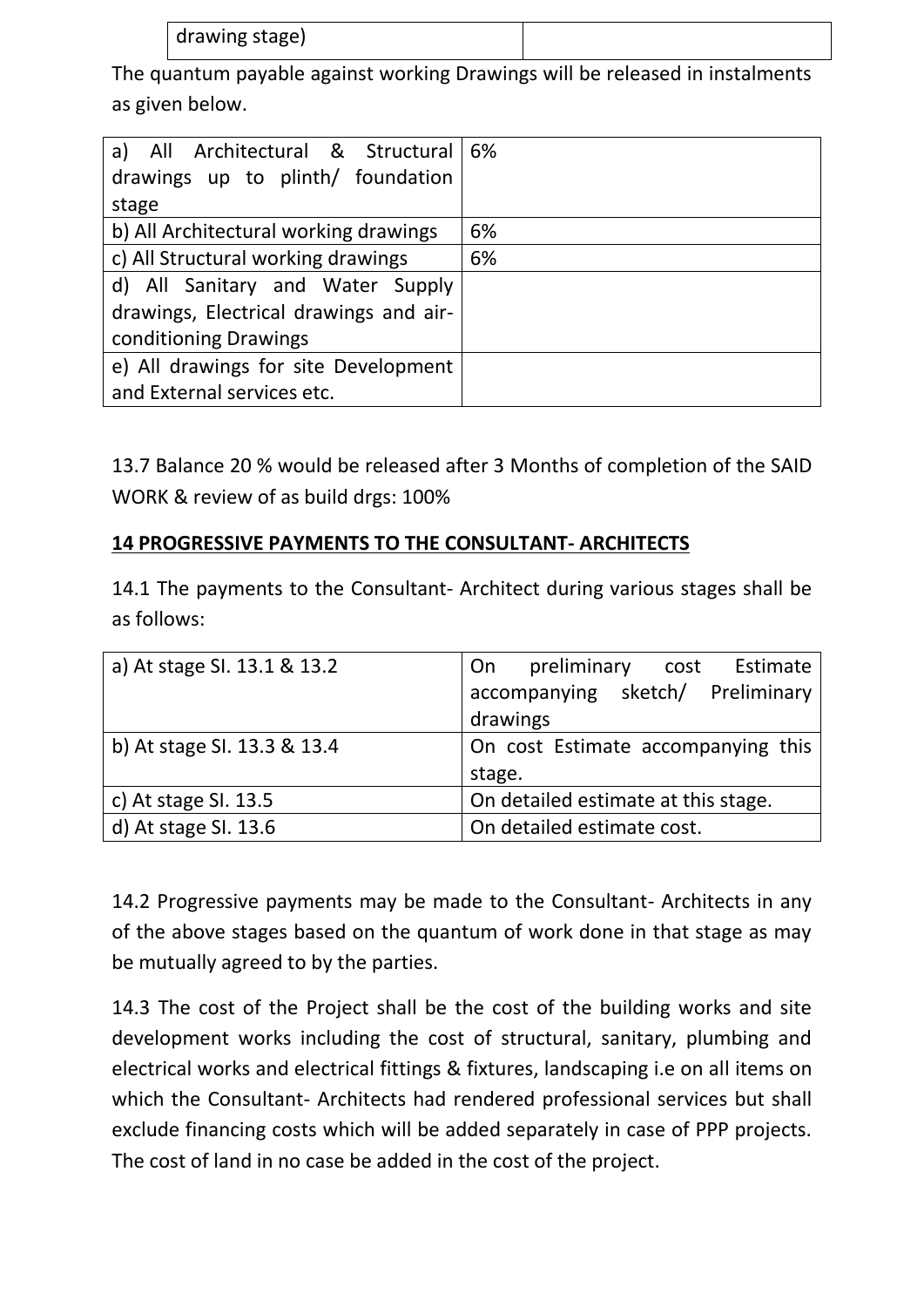Format for Eligibility Criteria (to be filled by applicant & annexed with supporting documents)

#### Form – F1

| Name    | <b>Type</b> | of<br>Year    | Name of    | Annual  | Of<br>No. | Details   | of Sub-     | other<br>Any |
|---------|-------------|---------------|------------|---------|-----------|-----------|-------------|--------------|
| of firm | of          | establishment | Principal  | turn    | Technical | Equipment | Consultants | information  |
| and     | firm        |               | &<br>his   | Over in | staff     | & S/SW    | for         |              |
| address |             |               | Regn.      | last    |           |           | Specialized |              |
|         |             |               | With       | Three   |           |           | services    |              |
|         |             |               | <b>COA</b> | yrs.    |           |           |             |              |
|         |             |               |            |         |           |           |             |              |
|         |             |               |            |         |           |           |             |              |
|         |             |               |            |         |           |           |             |              |
|         |             |               |            |         |           |           |             |              |

### (Authorized Signatory of Applicant)

#### 15 Important Dates:

| Sl. No. | Event                                          | <b>Date</b> |
|---------|------------------------------------------------|-------------|
|         | <b>Publication of RFP</b>                      |             |
|         | Pre- Bid meeting                               |             |
| 3       | Last date of Submission of concept & Technical |             |
|         | <b>Bid</b>                                     |             |
| 4       | <b>Evaluation of documents</b>                 |             |
| 5       | Evaluation of Concept by jury/ presentation by |             |
|         | firm/final evaluation                          |             |
| 6       | Work Order/ Agreement                          |             |
|         | With Architect                                 |             |
|         |                                                |             |

(Date to be adjusted as per public holiday)

**Chief General Manager BUIDCo, Patna**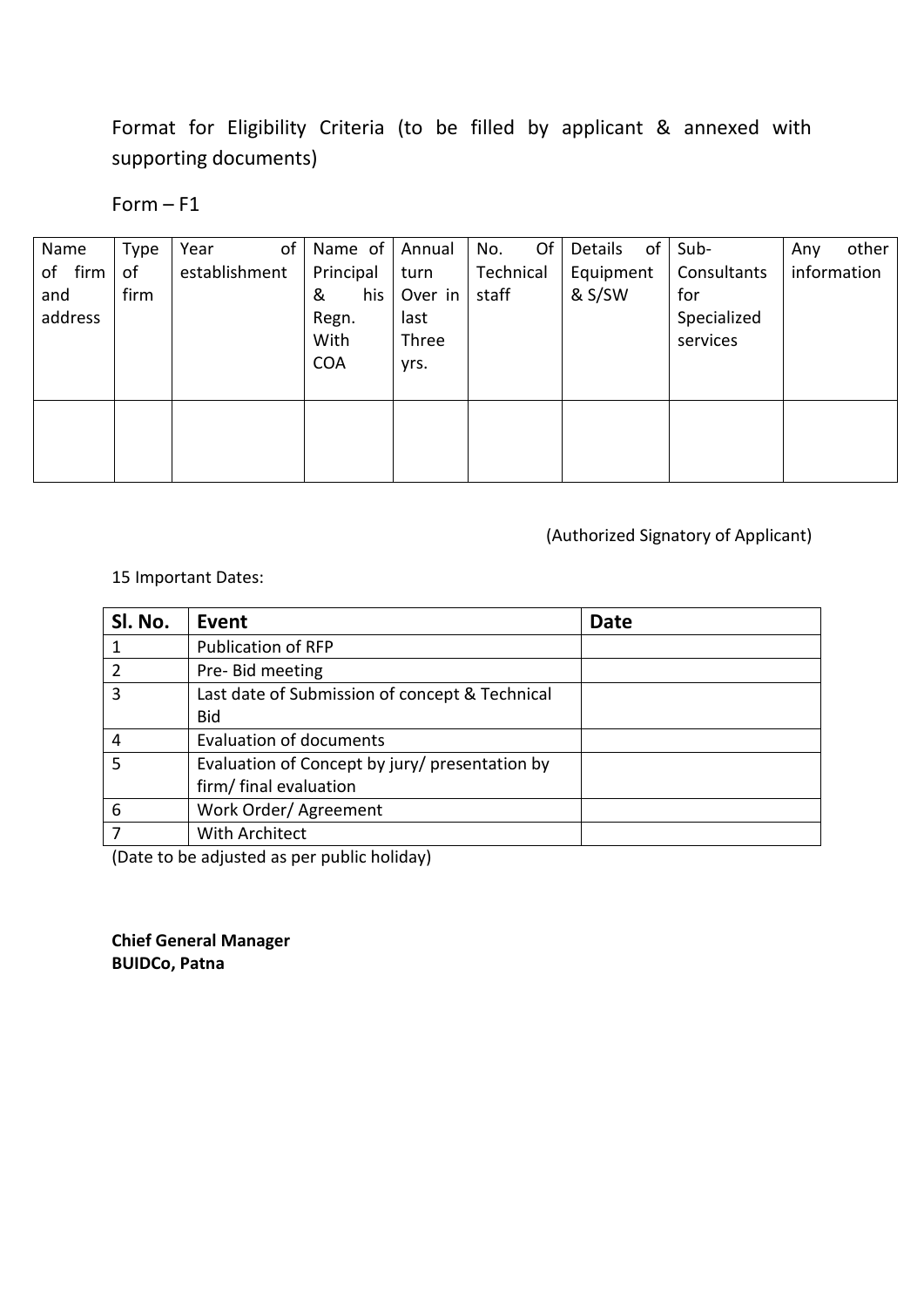#### **ANNEXURE-A**

# **BIHAR CENTRE OF URBAN GOVERNANCE/ URBAN RESOURSE CENTRE/ SIGNATURE BUIDLNG( ACCOURDING TO BUILDING BY LAWS)" at PATNA, BIHAR.**

| SI <sub>No</sub> | <b>AREA</b>                                                                                  | <b>DESCRIPTION IN DETAILS</b>                                                                                                                       | Area (Sqft)   |
|------------------|----------------------------------------------------------------------------------------------|-----------------------------------------------------------------------------------------------------------------------------------------------------|---------------|
| $\mathbf{1}$     | Office Space for<br>BUIDCo,<br>BRJP, PMMA,<br>RERA, DUDA, Patna<br>Smart City, Govt.<br>PMU. | Signature Building (According to<br><b>Building By Laws)</b>                                                                                        | As per norms. |
| $\overline{2}$   | Seminar Hall                                                                                 | According to Building By Laws                                                                                                                       | As per norms. |
| 3                | <b>Office of Ministers</b><br>and Principal<br>Secretary                                     | <b>According to Building By Laws</b>                                                                                                                | As per norms. |
| 4                | Office Space for<br><b>BUIDCo officer &amp;</b><br>Staff.                                    | Refer Annexure-D                                                                                                                                    | As per norms. |
| 4                | Auditorium                                                                                   | 500 people capacity<br>$\bullet$<br>All facility including AHU,<br>services, Green rooms, VVIP<br>lounge, Etc. With State of the art<br>facilities. | As per norms. |
| 5                | Office area                                                                                  | Office cubicles and chambers with all<br>facilities.                                                                                                | As per norms. |
| 6                | Multi-utility Hall                                                                           | Multi-purpose hall of 150 capacity<br>divisible with sliding/ folding partition &<br>conference hall of 50 capacity.                                | As per norms. |
| 7                | Laboratory, Library<br>and Training<br>Centre                                                | According to Building By Laws                                                                                                                       | As per norms. |
| 8                | Canteen (General/<br>Officers / VVIP)                                                        | According to Building By Laws                                                                                                                       | As per norms. |
| 9                | <b>Guest House</b>                                                                           | 8 suites with state of the art facilities.                                                                                                          | As per norms. |
| 10               | Parking facilities                                                                           | Open/covered parking                                                                                                                                | As per norms. |
| 11               | Campus<br>development with<br>landscaping                                                    | Fountains<br>Garden/ Park/ Lawn<br><b>Street lighting</b><br><b>Outdoor seating facilities</b><br>$\bullet$                                         | As required.  |